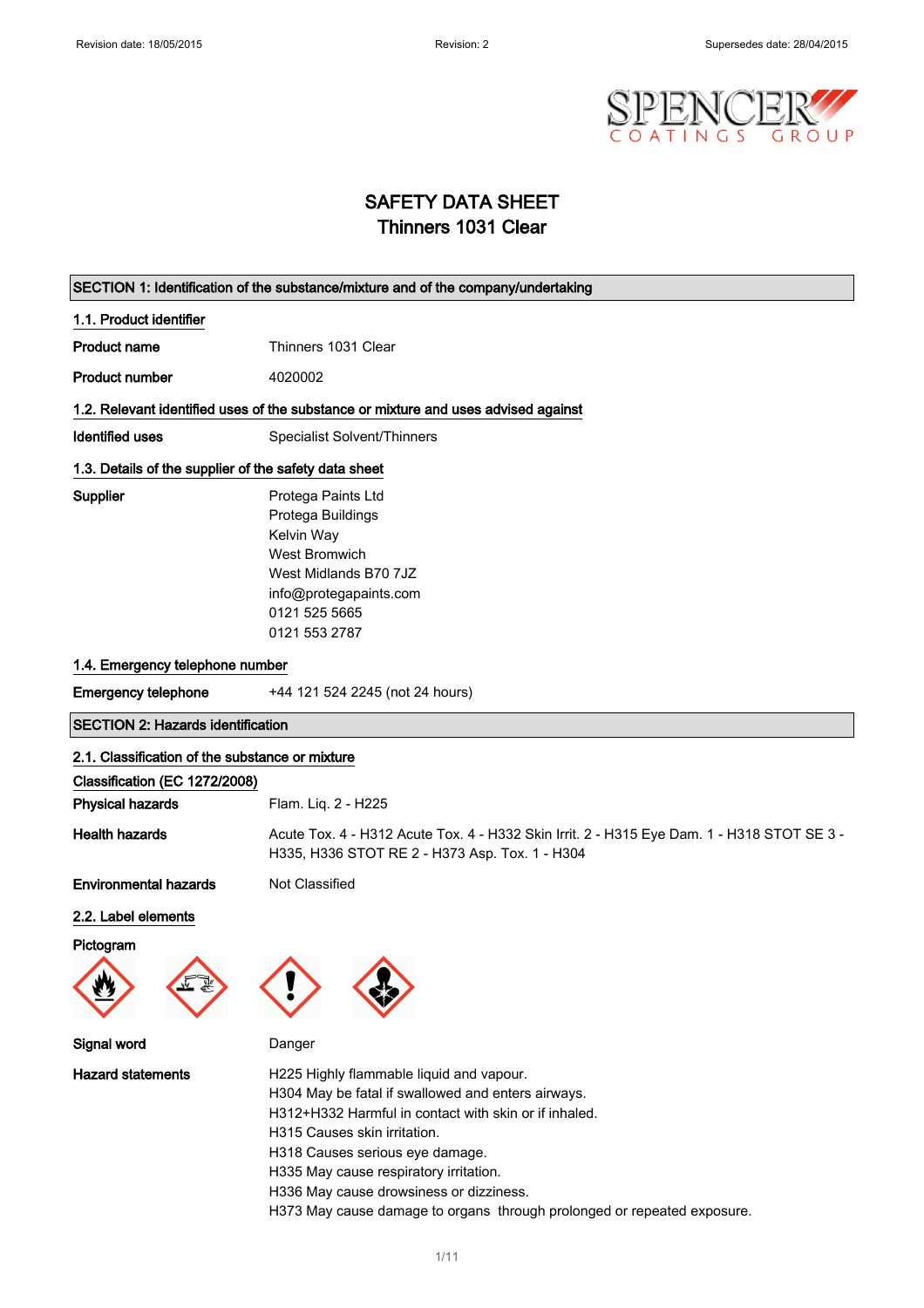| Precautionary statements | P210 Keep away from heat, hot surfaces, sparks, open flames and other ignition sources. No<br>smoking.<br>P243 Take precautionary measures against static discharge.<br>P260 Do not breathe vapour/ spray.<br>P264 Wash contaminated skin thoroughly after handling.<br>P271 Use only outdoors or in a well-ventilated area.<br>P280 Wear protective gloves/ protective clothing/ eye protection/ face protection.<br>P301+P310 IF SWALLOWED: Immediately call a POISON CENTER/ doctor.<br>P303+P361+P353 IF ON SKIN (or hair): Take off immediately all contaminated clothing.<br>Rinse skin with water/ shower.<br>P304+P340 IF INHALED: Remove person to fresh air and keep comfortable for breathing.<br>P305+P351+P338 IF IN EYES: Rinse cautiously with water for several minutes. Remove<br>contact lenses, if present and easy to do. Continue rinsing.<br>P314 Get medical advice/ attention if you feel unwell.<br>P321 Specific treatment (see medical advice on this label).<br>P332+P313 If skin irritation occurs: Get medical advice/ attention.<br>P362+P364 Take off contaminated clothing and wash it before reuse.<br>P370+P378 In case of fire: Use foam, carbon dioxide, dry powder or water fog to extinguish.<br>P403+P233 Store in a well-ventilated place. Keep container tightly closed.<br>P403+P235 Store in a well-ventilated place. Keep cool.<br>P405 Store locked up.<br>P501 Dispose of contents/ container in accordance with national regulations.<br>P301+P330+P331 IF SWALLOWED: Rinse mouth. Do NOT induce vomiting. |
|--------------------------|------------------------------------------------------------------------------------------------------------------------------------------------------------------------------------------------------------------------------------------------------------------------------------------------------------------------------------------------------------------------------------------------------------------------------------------------------------------------------------------------------------------------------------------------------------------------------------------------------------------------------------------------------------------------------------------------------------------------------------------------------------------------------------------------------------------------------------------------------------------------------------------------------------------------------------------------------------------------------------------------------------------------------------------------------------------------------------------------------------------------------------------------------------------------------------------------------------------------------------------------------------------------------------------------------------------------------------------------------------------------------------------------------------------------------------------------------------------------------------------------------------------------------------------------------------|
| Contains                 | 1-methoxy-2-propanol, butan-1-ol, ethylbenzene                                                                                                                                                                                                                                                                                                                                                                                                                                                                                                                                                                                                                                                                                                                                                                                                                                                                                                                                                                                                                                                                                                                                                                                                                                                                                                                                                                                                                                                                                                             |

2.3. Other hazards

|  | <b>SECTION 3: Composition/information on ingredients</b> |  |
|--|----------------------------------------------------------|--|
|--|----------------------------------------------------------|--|

| 3.2. Mixtures                                                 |                      |                                                      |
|---------------------------------------------------------------|----------------------|------------------------------------------------------|
| xylene                                                        |                      | 30-60%                                               |
| CAS number: 1330-20-7                                         | EC number: 215-535-7 | REACH registration number: 01-<br>2119488216-32-XXXX |
| Classification<br>Flam. Liq. 3 - H226<br>Skin Irrit. 2 - H315 |                      |                                                      |
| 1-methoxy-2-propanol                                          |                      | 10-30%                                               |
| CAS number: 107-98-2                                          | EC number: 203-539-1 | REACH registration number: 01-<br>2119457435-35-XXXX |
| Classification<br>Flam. Liq. 3 - H226                         |                      |                                                      |
| STOT SE 3 - H336                                              |                      |                                                      |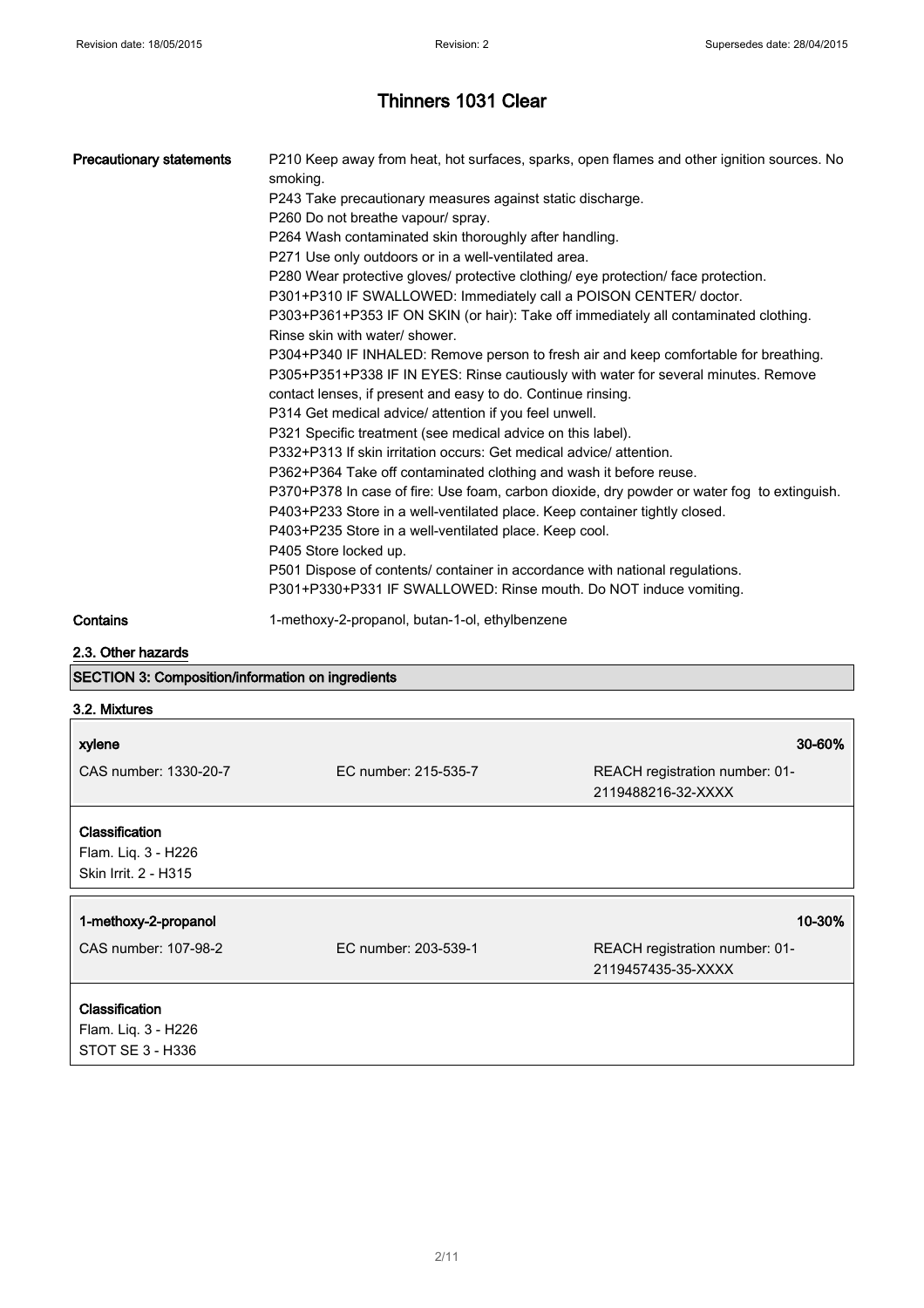# butan-1-ol 10-30% CAS number: 71-36-3 EC number: 200-751-6 REACH registration number: 01- 2119484630-38-XXXX

## **Classification**

Flam. Liq. 3 - H226 Acute Tox. 4 - H302 Skin Irrit. 2 - H315 Eye Dam. 1 - H318 STOT SE 3 - H336

#### ethylbenzene 5-10%

CAS number: 100-41-4 EC number: 202-849-4 REACH registration number: 01- 2119489370-35-XXXX

#### Classification

Flam. Liq. 2 - H225 Acute Tox. 4 - H332 Eye Irrit. 2 - H319 STOT RE 2 - H373 Asp. Tox. 1 - H304 Aquatic Chronic 3 - H412

The Full Text for all R-Phrases and Hazard Statements are Displayed in Section 16.

| <b>SECTION 4: First aid measures</b>                             |                                                                                                                                                                                                                                                                                                   |  |
|------------------------------------------------------------------|---------------------------------------------------------------------------------------------------------------------------------------------------------------------------------------------------------------------------------------------------------------------------------------------------|--|
| 4.1. Description of first aid measures                           |                                                                                                                                                                                                                                                                                                   |  |
| <b>General information</b>                                       | If in doubt, get medical attention promptly. Never give anything by mouth to an unconscious<br>person.                                                                                                                                                                                            |  |
| <b>Inhalation</b>                                                | Move affected person to fresh air at once. If breathing stops, provide artificial respiration.                                                                                                                                                                                                    |  |
| Ingestion                                                        | Get medical attention immediately. Keep affected person warm and at rest. Do not induce<br>vomiting.                                                                                                                                                                                              |  |
| <b>Skin contact</b>                                              | Remove contaminated clothing immediately and wash skin with soap and water. Do not use<br>organic solvents.                                                                                                                                                                                       |  |
| Eye contact                                                      | Rinse immediately with plenty of water. Continue to rinse for at least 10 minutes.                                                                                                                                                                                                                |  |
| <b>Protection of first aiders</b>                                | First aid personnel should wear appropriate protective equipment during any rescue. It may<br>be dangerous for first aid personnel to carry out mouth-to-mouth resuscitation. Wash<br>contaminated clothing thoroughly with water before removing it from the affected person, or<br>wear gloves. |  |
| 4.2. Most important symptoms and effects, both acute and delayed |                                                                                                                                                                                                                                                                                                   |  |
| Inhalation                                                       | May cause respiratory irritation. Prolonged or repeated exposure may cause the following<br>adverse effects: Coughing. May cause nausea, headache, dizziness and intoxication.                                                                                                                    |  |
| Ingestion                                                        | Pneumonia may be the result if vomited material containing solvents reaches the lungs. May<br>be fatal if swallowed and enters airways. Ingestion may cause severe irritation of the mouth,<br>the oesophagus and the gastrointestinal tract. May cause stomach pain or vomiting.                 |  |
| <b>Skin contact</b>                                              | Causes skin irritation.                                                                                                                                                                                                                                                                           |  |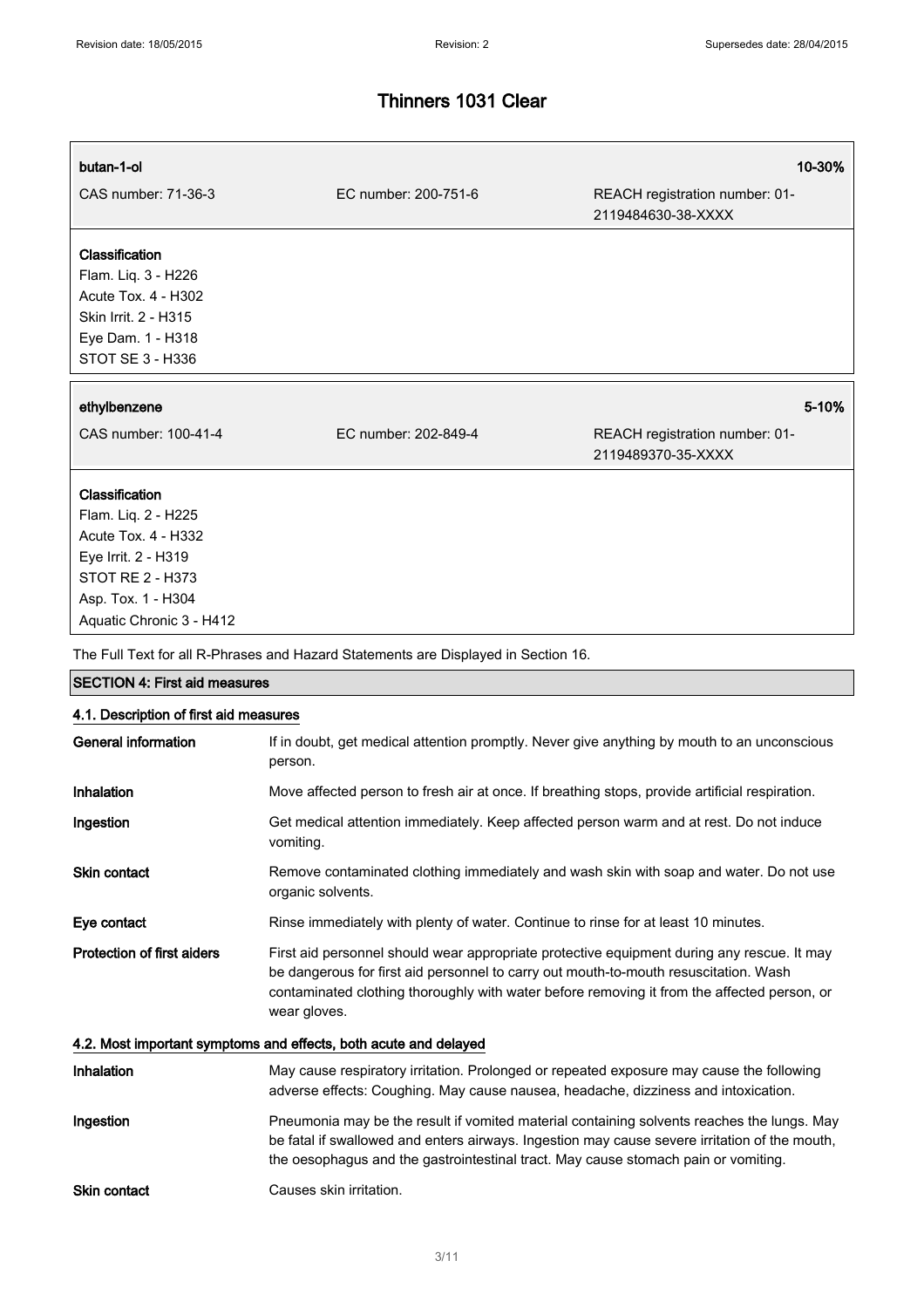| Eye contact                                                | Causes serious eye irritation. Prolonged or repeated exposure may cause the following<br>adverse effects: Pain or irritation. Profuse watering of the eyes. Redness.                                                                                                                                                                                                                                                                                                                                                                                                                                         |
|------------------------------------------------------------|--------------------------------------------------------------------------------------------------------------------------------------------------------------------------------------------------------------------------------------------------------------------------------------------------------------------------------------------------------------------------------------------------------------------------------------------------------------------------------------------------------------------------------------------------------------------------------------------------------------|
|                                                            | 4.3. Indication of any immediate medical attention and special treatment needed                                                                                                                                                                                                                                                                                                                                                                                                                                                                                                                              |
| Notes for the doctor                                       | Treat symptomatically.                                                                                                                                                                                                                                                                                                                                                                                                                                                                                                                                                                                       |
| <b>Specific treatments</b>                                 | No specific chemical antidote is known to be required after exposure to this product.                                                                                                                                                                                                                                                                                                                                                                                                                                                                                                                        |
| <b>SECTION 5: Firefighting measures</b>                    |                                                                                                                                                                                                                                                                                                                                                                                                                                                                                                                                                                                                              |
| 5.1. Extinguishing media                                   |                                                                                                                                                                                                                                                                                                                                                                                                                                                                                                                                                                                                              |
| Suitable extinguishing media                               | Extinguish with alcohol-resistant foam, carbon dioxide, dry powder or water fog.                                                                                                                                                                                                                                                                                                                                                                                                                                                                                                                             |
| Unsuitable extinguishing<br>media                          | Do not use water jet as an extinguisher, as this will spread the fire.                                                                                                                                                                                                                                                                                                                                                                                                                                                                                                                                       |
| 5.2. Special hazards arising from the substance or mixture |                                                                                                                                                                                                                                                                                                                                                                                                                                                                                                                                                                                                              |
| Specific hazards                                           | The product is flammable. Fire-water run-off in sewers may create fire or explosion hazard.<br>Vapours are heavier than air and may spread near ground and travel a considerable distance<br>to a source of ignition and flash back. Control run-off water by containing and keeping it out of<br>sewers and watercourses.                                                                                                                                                                                                                                                                                   |
| <b>Hazardous combustion</b><br>products                    | Thermal decomposition or combustion products may include the following substances:<br>Carbon dioxide (CO2). Carbon monoxide (CO). Acrid smoke or fumes. Metal oxide(s). Oxides<br>of nitrogen.                                                                                                                                                                                                                                                                                                                                                                                                               |
| 5.3. Advice for firefighters                               |                                                                                                                                                                                                                                                                                                                                                                                                                                                                                                                                                                                                              |
| Protective actions during<br>firefighting                  | In case of fire: Evacuate area. No action shall be taken without appropriate training or<br>involving any personal risk. Cool containers exposed to heat with water spray and remove<br>them from the fire area if it can be done without risk.                                                                                                                                                                                                                                                                                                                                                              |
| Special protective equipment<br>for firefighters           | Wear positive-pressure self-contained breathing apparatus (SCBA) and appropriate protective<br>clothing. Firefighter's clothing conforming to European standard EN469 (including helmets,<br>protective boots and gloves) will provide a basic level of protection for chemical incidents.                                                                                                                                                                                                                                                                                                                   |
| <b>SECTION 6: Accidental release measures</b>              |                                                                                                                                                                                                                                                                                                                                                                                                                                                                                                                                                                                                              |
|                                                            | 6.1. Personal precautions, protective equipment and emergency procedures                                                                                                                                                                                                                                                                                                                                                                                                                                                                                                                                     |
|                                                            | For non-emergency personnel No action shall be taken without appropriate training or involving any personal risk. Evacuate<br>area. Keep unnecessary and unprotected personnel away from the spillage. Do not touch or<br>walk into spilled material. Eliminate all ignition sources if safe to do so. No smoking, sparks,<br>flames or other sources of ignition near spillage. Do not breathe gas, fume, vapours or spray.<br>Provide adequate ventilation. If ventilation is inadequate, suitable respiratory protection must<br>be worn. Use protective equipment appropriate for surrounding materials. |
| For emergency responders                                   | Wear protective clothing as described in Section 8 of this safety data sheet.                                                                                                                                                                                                                                                                                                                                                                                                                                                                                                                                |
| 6.2. Environmental precautions                             |                                                                                                                                                                                                                                                                                                                                                                                                                                                                                                                                                                                                              |
| <b>Environmental precautions</b>                           | Avoid the spillage or runoff entering drains, sewers or watercourses. Inform the relevant<br>authorities if environmental pollution occurs (sewers, waterways, soil or air). Contain spillage<br>with sand, earth or other suitable non-combustible material.                                                                                                                                                                                                                                                                                                                                                |

6.3. Methods and material for containment and cleaning up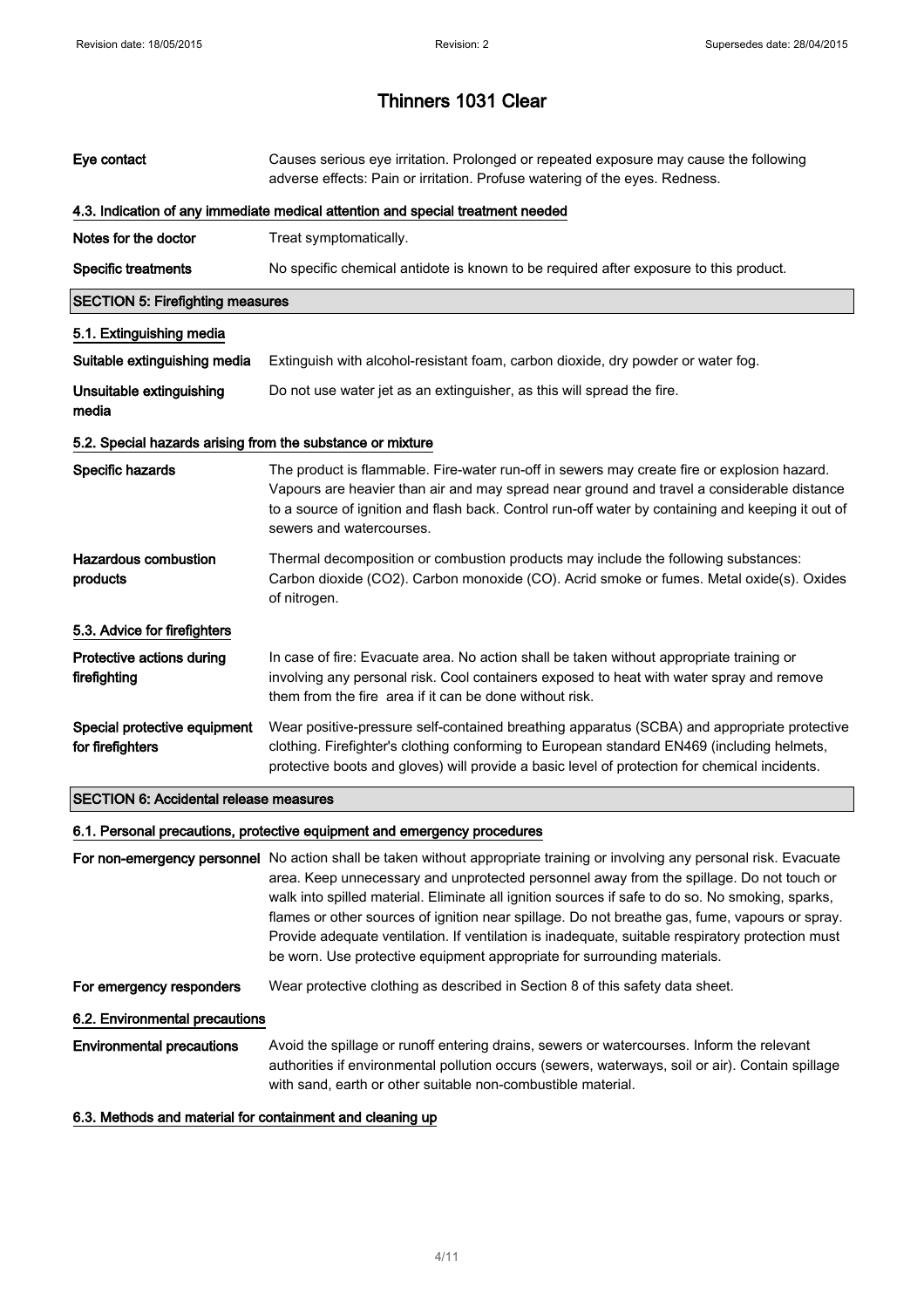Methods for cleaning up Small Spillages: Stop leak if safe to do so. Move containers from spillage area. Absorb spillage with non-combustible, absorbent material. Place waste in labelled, sealed containers. Large Spillages: Eliminate all ignition sources if safe to do so. Stop leak if safe to do so. Move containers from spillage area. No smoking, sparks, flames or other sources of ignition near spillage. Avoid the spillage or runoff entering drains, sewers or watercourses. Dispose of waste via a licensed waste disposal contractor. The contaminated absorbent may pose the same hazard as the spilled material.

#### 6.4. Reference to other sections

Reference to other sections For personal protection, see Section 8. For waste disposal, see Section 13.

| <b>SECTION 7: Handling and storage</b>    |                                                                                                                                                                                                                                                                                                                                                                                                                                                                                                                                                                                                                                                                        |  |
|-------------------------------------------|------------------------------------------------------------------------------------------------------------------------------------------------------------------------------------------------------------------------------------------------------------------------------------------------------------------------------------------------------------------------------------------------------------------------------------------------------------------------------------------------------------------------------------------------------------------------------------------------------------------------------------------------------------------------|--|
| 7.1. Precautions for safe handling        |                                                                                                                                                                                                                                                                                                                                                                                                                                                                                                                                                                                                                                                                        |  |
| Note:                                     | The information in this section contains generic advise and guidance.                                                                                                                                                                                                                                                                                                                                                                                                                                                                                                                                                                                                  |  |
| <b>Usage precautions</b>                  | For professional users only. Eliminate all sources of ignition. Use only in well-ventilated areas.<br>Wear protective clothing as described in Section 8 of this safety data sheet. Earth container<br>and transfer equipment to eliminate sparks from static electricity. For the greatest protection,<br>clothing should include anti-static overalls, boots and gloves. Use only non-sparking tools.<br>Keep away from heat, sparks and open flame. Avoid inhalation of vapours/spray and contact<br>with skin and eyes. Inhalation of dust during cutting, grinding or sanding operations involving<br>this product may cause irritation of the respiratory tract. |  |
| Advice on general<br>occupational hygiene | Do not eat, drink or smoke when using this product. Good personal hygiene procedures<br>should be implemented. Wash hands thoroughly after handling. Take off contaminated<br>clothing and wash it before reuse. Remove contaminated clothing and protective equipment<br>before entering eating areas. Change work clothing daily before leaving workplace.                                                                                                                                                                                                                                                                                                           |  |
|                                           | 7.2. Conditions for safe storage, including any incompatibilities                                                                                                                                                                                                                                                                                                                                                                                                                                                                                                                                                                                                      |  |
| <b>Storage precautions</b>                | Store at temperatures between 5°C and 25°C. Store in accordance with national regulations.<br>Store in tightly-closed, original container. Avoid contact with oxidising agents. Avoid contact<br>with acids and alkalis. Read label before use. Avoid exposure to high temperatures or direct<br>sunlight. Keep away from heat, hot surfaces, sparks, open flames and other ignition sources.<br>No smoking. Keep container tightly sealed when not in use.                                                                                                                                                                                                            |  |
| Storage class                             | Flammable liquid storage.                                                                                                                                                                                                                                                                                                                                                                                                                                                                                                                                                                                                                                              |  |
| 7.3. Specific end use(s)                  |                                                                                                                                                                                                                                                                                                                                                                                                                                                                                                                                                                                                                                                                        |  |
| Specific end use(s)                       | The identified uses for this product are detailed in Section 1.2.                                                                                                                                                                                                                                                                                                                                                                                                                                                                                                                                                                                                      |  |

SECTION 8: Exposure Controls/personal protection

#### 8.1. Control parameters

#### Occupational exposure limits

#### xylene

Long-term exposure limit (8-hour TWA): WEL 50 ppm 220 mg/m<sup>3</sup> Short-term exposure limit (15-minute): WEL 100 ppm 441 mg/m<sup>3</sup> Sk

#### 1-methoxy-2-propanol

Long-term exposure limit (8-hour TWA): WEL 100 ppm 375 mg/m<sup>3</sup> Short-term exposure limit (15-minute): WEL 150 ppm 560 mg/m<sup>3</sup> Sk

#### butan-1-ol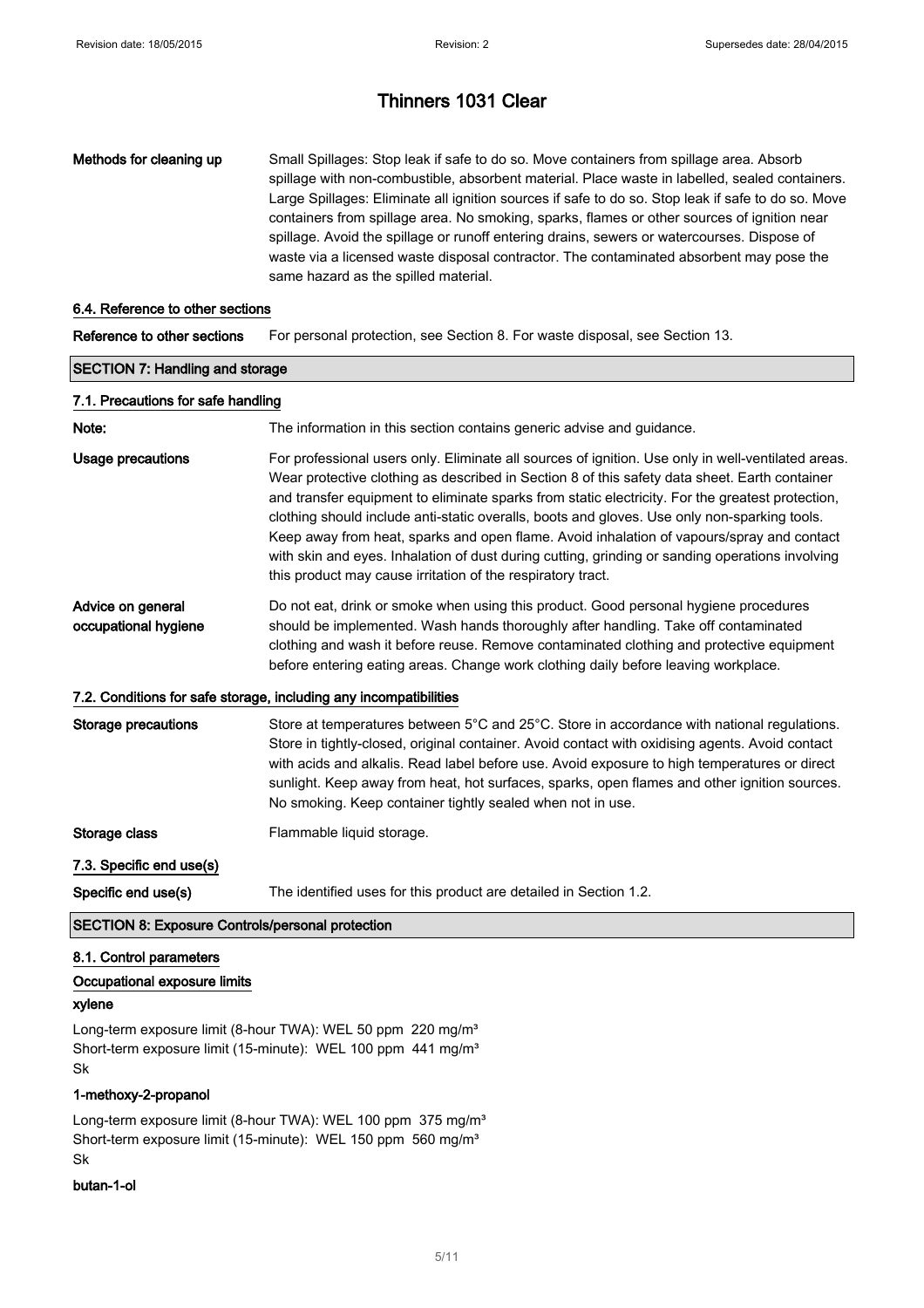Short-term exposure limit (15-minute): WEL 50 ppm 154 mg/m<sup>3</sup> Sk

#### ethylbenzene

Long-term exposure limit (8-hour TWA): WEL 100 ppm 441 mg/m<sup>3</sup> Short-term exposure limit (15-minute): WEL 125 ppm 552 mg/m<sup>3</sup> Sk

WEL = Workplace Exposure Limit Sk = Can be absorbed through the skin.

### xylene (CAS: 1330-20-7)

| <b>DNEL</b> | Workers - Inhalation; Long term systemic effects: 77 mg/m <sup>3</sup><br>Workers - Inhalation; Short term systemic effects: 289 mg/m <sup>3</sup><br>Workers - Inhalation; Short term local effects: 289 mg/m <sup>3</sup> |
|-------------|-----------------------------------------------------------------------------------------------------------------------------------------------------------------------------------------------------------------------------|
| <b>PNEC</b> | - Fresh water; 0.327 mg/l<br>- Marine water; 0.327 mg/l<br>- Intermittent release; 0.327 mg/l<br>- STP; 6.58 mg/l<br>- Sediment (Freshwater); 12.46 mg/kg<br>- Sediment (Marinewater); 12.46 mg/kg<br>- Soil; 2.31 mg/kg    |
|             | 1-methoxy-2-propanol (CAS: 107-98-2)                                                                                                                                                                                        |
| <b>DNEL</b> | Industry - Inhalation; : 553.5 mg/m <sup>3</sup><br>Industry - Inhalation; Long term : 369 mg/m <sup>3</sup><br>Industry - Dermal; Long term : 50.6 mg/kg/day                                                               |
| <b>PNEC</b> | - Fresh water; 10 mg/l<br>- Marine water; 1 mg/l<br>- STP; 100 mg/l<br>- Sediment (Freshwater); 41.6 mg/kg<br>- Sediment (Marinewater); 4.17 mg/kg<br>- Soil; 2.47 mg/kg                                                    |
|             | butan-1-ol (CAS: 71-36-3)                                                                                                                                                                                                   |
| <b>DNEL</b> | Industry - Inhalation; : 310 mg/m <sup>3</sup><br>Industry - Inhalation; : 100 ppm                                                                                                                                          |
| <b>PNEC</b> | - Fresh water; 0.082 mg/l<br>- Marine water; 0.0082 mg/l<br>- Sediment (Freshwater); 0.178 mg/kg<br>- Sediment (Marinewater); .0178 mg/kg<br>- Soil; 0.015 mg/kg                                                            |
|             | ethylbenzene (CAS: 100-41-4)                                                                                                                                                                                                |
| <b>DNEL</b> | Workers - Inhalation; Long term systemic effects: 77 mg/m <sup>3</sup><br>Workers - Inhalation; Short term local effects: 293 mg/m <sup>3</sup><br>Workers - Dermal; Long term systemic effects: 180 mg/kg/day              |

#### 8.2. Exposure controls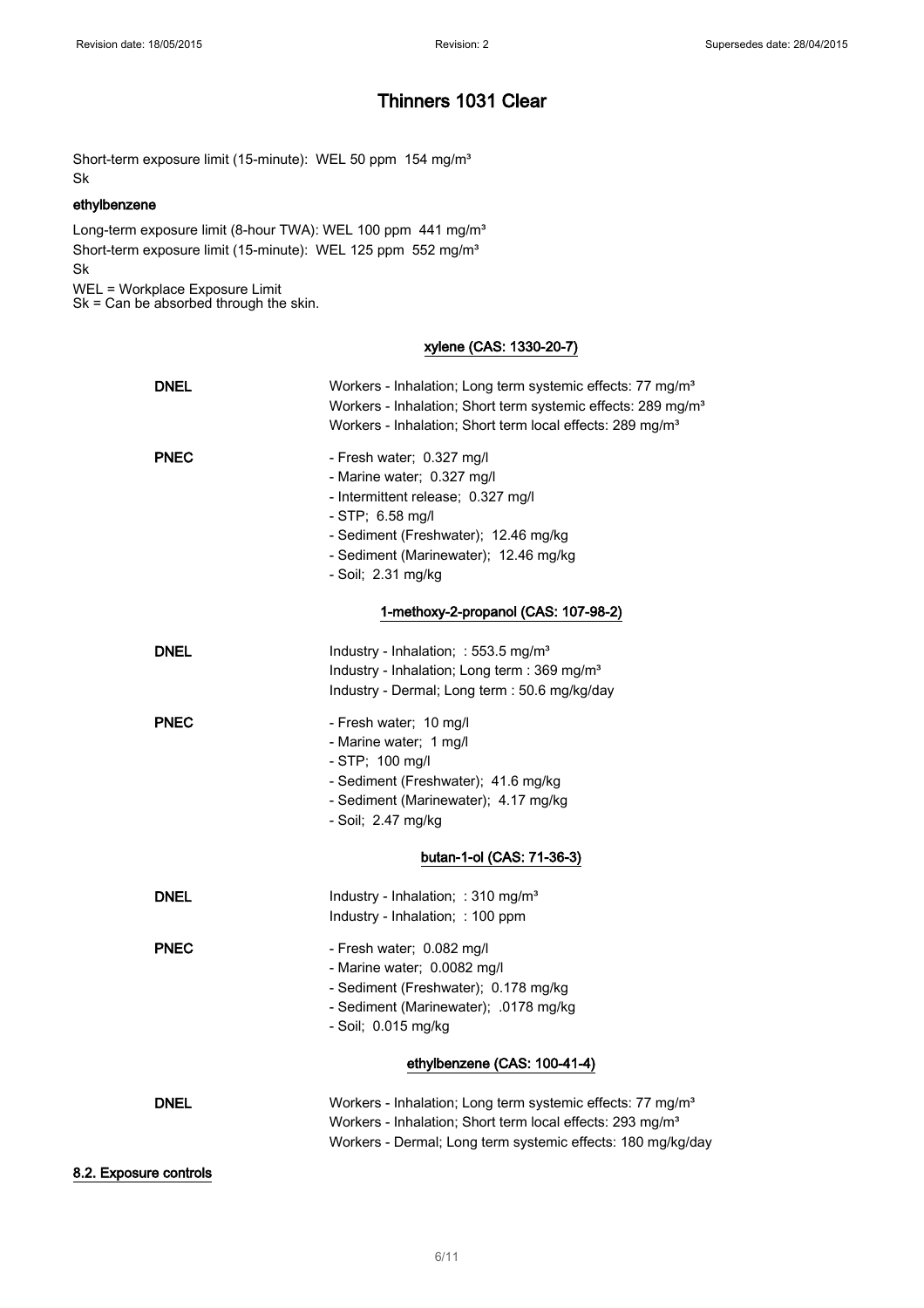#### Protective equipment



| Appropriate engineering<br>controls       | As this product contains ingredients with exposure limits, process enclosures, local exhaust<br>ventilation or other engineering controls should be used to keep worker exposure below any<br>statutory or recommended limits, if use generates dust, fumes, gas, vapour or mist. Use<br>explosion-proof ventilating equipment.                                                                                                                                                                                    |
|-------------------------------------------|--------------------------------------------------------------------------------------------------------------------------------------------------------------------------------------------------------------------------------------------------------------------------------------------------------------------------------------------------------------------------------------------------------------------------------------------------------------------------------------------------------------------|
| Eye/face protection                       | Eyewear complying with an approved standard should be worn if a risk assessment indicates<br>eye contact is possible. Personal protective equipment for eye and face protection should<br>comply with European Standard EN166. Chemical splash goggles or face shield. If inhalation<br>hazards exist, a full-face respirator may be required instead.                                                                                                                                                             |
| Hand protection                           | To protect hands from chemicals, gloves should comply with European Standard EN374. The<br>most suitable glove should be chosen in consultation with the glove supplier/manufacturer,<br>who can provide information about the breakthrough time of the glove material. Considering<br>the data specified by the glove manufacturer, check during use that the gloves are retaining<br>their protective properties and change them as soon as any deterioration is detected.                                       |
| Other skin and body<br>protection         | Wear appropriate clothing to prevent any possibility of liquid contact and repeated or<br>prolonged vapour contact. Wear suitable protective equipment for prolonged exposure and/or<br>high concentrations of vapours, spray or mist. For the greatest protection, clothing should<br>include anti-static overalls, boots and gloves. Refer to European Standard EN 1149 for<br>information on material and design requirements and test methods.                                                                 |
| Hygiene measures                          | Good personal hygiene procedures should be implemented. Wash hands thoroughly after<br>handling. Wash promptly with soap and water if skin becomes contaminated. Promptly<br>remove any clothing that becomes contaminated. Care should be taken to avoid contact with<br>contaminants when removing contaminated clothing. Remove contaminated clothing and<br>protective equipment before entering eating areas. Use appropriate skin cream to prevent<br>drying of skin. When using do not eat, drink or smoke. |
| <b>Respiratory protection</b>             | Respirator selection must be based on exposure levels, the hazards of the product and the<br>safe working limits of the selected respirator.                                                                                                                                                                                                                                                                                                                                                                       |
| <b>Environmental exposure</b><br>controls | Emissions from ventilation or work process equipment should be checked to ensure they<br>comply with the requirements of environmental protection legislation. In some cases, fume<br>scrubbers, filters or engineering modifications to the process equipment will be necessary to<br>reduce emissions to acceptable levels. Keep container tightly sealed when not in use.<br>Residues and empty containers should be taken care of as hazardous waste according to<br>local and national provisions.            |

### SECTION 9: Physical and Chemical Properties

## 9.1. Information on basic physical and chemical properties

| Appearance              | Liquid.                |
|-------------------------|------------------------|
| Colour                  | Clear.                 |
| Odour                   | Characteristic.        |
| Flash point             | $21 - 32^{\circ}$ C    |
| Vapour density          | Heavier than air.      |
| <b>Relative density</b> | $0.81 - 0.91$          |
| Solubility(ies)         | Immiscible with water. |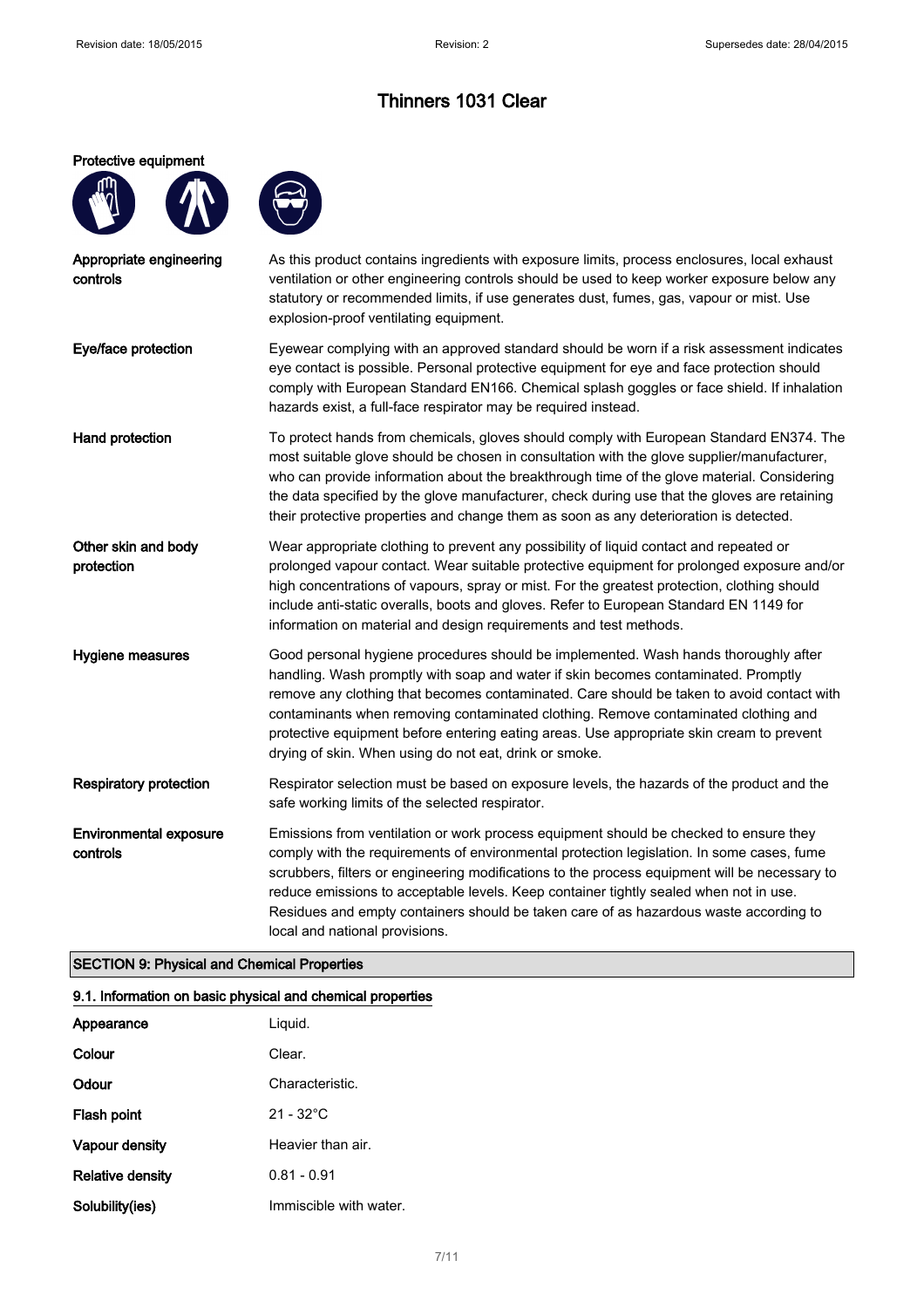# 9.2. Other information SECTION 10: Stability and reactivity 10.1. Reactivity Reactivity No test data specifically related to reactivity available for this product or its ingredients. 10.2. Chemical stability Stability Stable at normal ambient temperatures and when used as recommended. 10.3. Possibility of hazardous reactions Possibility of hazardous reactions Under normal conditions of storage and use, no hazardous reactions will occur. 10.4. Conditions to avoid Conditions to avoid **Avoid heat, flames and other sources of ignition**. Do not pressurise, cut, weld, drill, grind or otherwise expose containers to heat or sources of ignition. Avoid the accumulation of vapours in low or confined areas. 10.5. Incompatible materials Materials to avoid **Avoid contact with the following materials:** Oxidising agents. 10.6. Hazardous decomposition products Hazardous decomposition products Does not decompose when used and stored as recommended. SECTION 11: Toxicological information 11.1. Information on toxicological effects Acute toxicity - oral ATE oral (mg/kg) 10,677.49 Acute toxicity - dermal ATE dermal (mg/kg) 1,834.62 Acute toxicity - inhalation ATE inhalation (gases ppm) 8,339.17 SECTION 12: Ecological Information 12.1. Toxicity 12.2. Persistence and degradability 12.3. Bioaccumulative potential 12.4. Mobility in soil 12.5. Results of PBT and vPvB assessment 12.6. Other adverse effects SECTION 13: Disposal considerations 13.1. Waste treatment methods General information Disposal of this product, process solutions, residues and by-products should at all times comply with the requirements of environmental protection and waste disposal legislation and any local authority requirements. Disposal methods Residues and empty containers should be taken care of as hazardous waste according to local and national provisions. Do not empty into drains.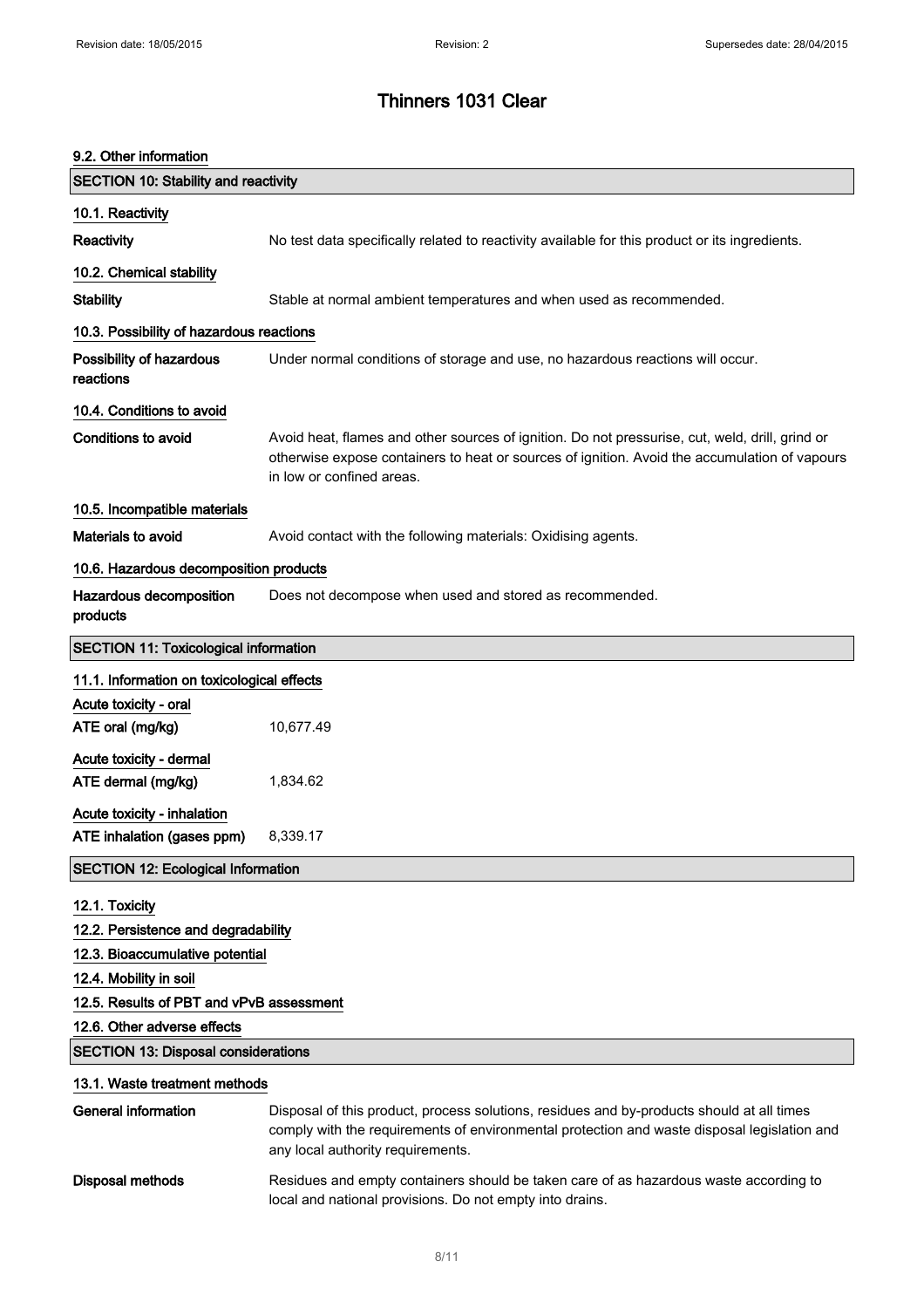| Waste class | 08 01 11 Waste paint and varnish containing organic solvents or other dangerous                |
|-------------|------------------------------------------------------------------------------------------------|
|             | substances If this product is mixed with other wastes, this code may no longer apply. If mixed |
|             | with other wastes, the appropriate code should be assigned.                                    |
|             | For further information, contact your local waste authority.                                   |
|             |                                                                                                |

## SECTION 14: Transport information

| 14.1. UN number                                          |                               |  |
|----------------------------------------------------------|-------------------------------|--|
| UN No. (ADR/RID)                                         | 1263                          |  |
| UN No. (IMDG)                                            | 1263                          |  |
| UN No. (ICAO)                                            | 1263                          |  |
| UN No. (ADN)                                             | 1263                          |  |
| 14.2. UN proper shipping name                            |                               |  |
| Proper shipping name<br>(ADR/RID)                        | <b>PAINT RELATED MATERIAL</b> |  |
| Proper shipping name (IMDG) PAINT RELATED MATERIAL       |                               |  |
| Proper shipping name (ICAO) PAINT RELATED MATERIAL       |                               |  |
| <b>Proper shipping name (ADN)</b> PAINT RELATED MATERIAL |                               |  |
| 14.3. Transport hazard class(es)                         |                               |  |
| <b>ADR/RID class</b>                                     | 3                             |  |
| <b>ADR/RID classification code</b>                       | F <sub>1</sub>                |  |
| <b>ADR/RID label</b>                                     | 3                             |  |
| <b>IMDG class</b>                                        | 3                             |  |
| ICAO class/division                                      | 3                             |  |
| <b>ADN class</b>                                         | 3                             |  |

### Transport labels



| 14.4. Packing group          |   |
|------------------------------|---|
| <b>ADR/RID packing group</b> | Ш |
| <b>IMDG packing group</b>    | Ш |
| ADN packing group            | Ш |
| ICAO packing group           | Ш |
|                              |   |

## 14.5. Environmental hazards

Environmentally hazardous substance/marine pollutant No.

| 14.6. Special precautions for user |            |
|------------------------------------|------------|
| EmS                                | $F-E. S-E$ |
| ADR transport category             | 3          |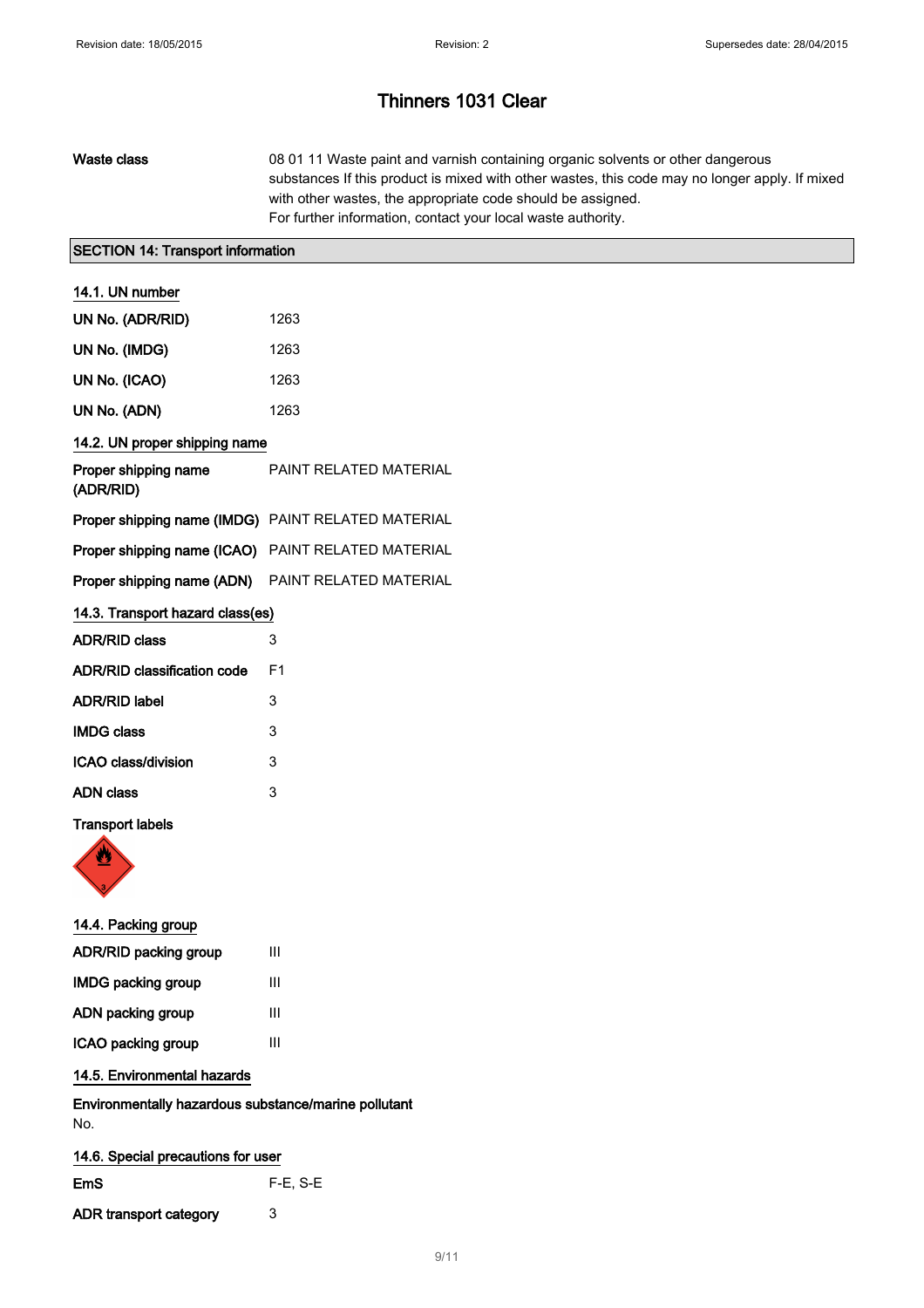| <b>Emergency Action Code</b>                                                                         | $\cdot$ 3Y                                                                                                                                                                                                     |  |  |  |
|------------------------------------------------------------------------------------------------------|----------------------------------------------------------------------------------------------------------------------------------------------------------------------------------------------------------------|--|--|--|
| <b>Hazard Identification Number</b><br>(ADR/RID)                                                     | 30                                                                                                                                                                                                             |  |  |  |
| <b>Tunnel restriction code</b>                                                                       | (D/E)                                                                                                                                                                                                          |  |  |  |
| 14.7. Transport in bulk according to Annex II of MARPOL and the IBC Code                             |                                                                                                                                                                                                                |  |  |  |
| <b>SECTION 15: Regulatory information</b>                                                            |                                                                                                                                                                                                                |  |  |  |
| 15.1. Safety, health and environmental regulations/legislation specific for the substance or mixture |                                                                                                                                                                                                                |  |  |  |
| <b>EU</b> legislation                                                                                | Regulation (EC) No 1907/2006 of the European Parliament and of the Council of 18<br>December 2006 concerning the Registration, Evaluation, Authorisation and Restriction of<br>Chemicals (REACH) (as amended). |  |  |  |
| Health and environmental<br>listings                                                                 | None of the ingredients are listed.                                                                                                                                                                            |  |  |  |
| <b>Authorisations (Title VII</b><br><b>Regulation 1907/2006)</b>                                     | No specific authorisations are known for this product.                                                                                                                                                         |  |  |  |
| <b>Restrictions (Title VIII</b><br><b>Regulation 1907/2006)</b>                                      | No specific restrictions on use are known for this product.                                                                                                                                                    |  |  |  |

## 15.2. Chemical safety assessment

No chemical safety assessment has been carried out.

## SECTION 16: Other information

| Abbreviations and acronyms<br>used in the safety data sheet | ATE = Acute Toxicity Estimate<br>CLP = Classification, Labelling and Packaging Regulation [Regulation (EC) No. 1272/2008]<br>DNEL = Derived No Effect Level<br>EUH statement = CLP-specific Hazard statement<br>PNEC = Predicted No Effect Concentration<br><b>RRN = REACH Registration Number</b>                                                                                                                                                                                                                                                                                                                                                                      |
|-------------------------------------------------------------|-------------------------------------------------------------------------------------------------------------------------------------------------------------------------------------------------------------------------------------------------------------------------------------------------------------------------------------------------------------------------------------------------------------------------------------------------------------------------------------------------------------------------------------------------------------------------------------------------------------------------------------------------------------------------|
| <b>Revision date</b>                                        | 18/05/2015                                                                                                                                                                                                                                                                                                                                                                                                                                                                                                                                                                                                                                                              |
| Revision                                                    | 2                                                                                                                                                                                                                                                                                                                                                                                                                                                                                                                                                                                                                                                                       |
| Supersedes date                                             | 28/04/2015                                                                                                                                                                                                                                                                                                                                                                                                                                                                                                                                                                                                                                                              |
| <b>SDS number</b>                                           | 5041                                                                                                                                                                                                                                                                                                                                                                                                                                                                                                                                                                                                                                                                    |
| Hazard statements in full                                   | H225 Highly flammable liquid and vapour.<br>H226 Flammable liquid and vapour.<br>H302 Harmful if swallowed.<br>H304 May be fatal if swallowed and enters airways.<br>H312 Harmful in contact with skin.<br>H315 Causes skin irritation.<br>H318 Causes serious eye damage.<br>H319 Causes serious eye irritation.<br>H332 Harmful if inhaled.<br>H335 May cause respiratory irritation.<br>H336 May cause drowsiness or dizziness.<br>H373 May cause damage to organs through prolonged or repeated exposure.<br>H373 May cause damage to organs (Hearing organs) through prolonged or repeated<br>exposure.<br>H412 Harmful to aquatic life with long lasting effects. |